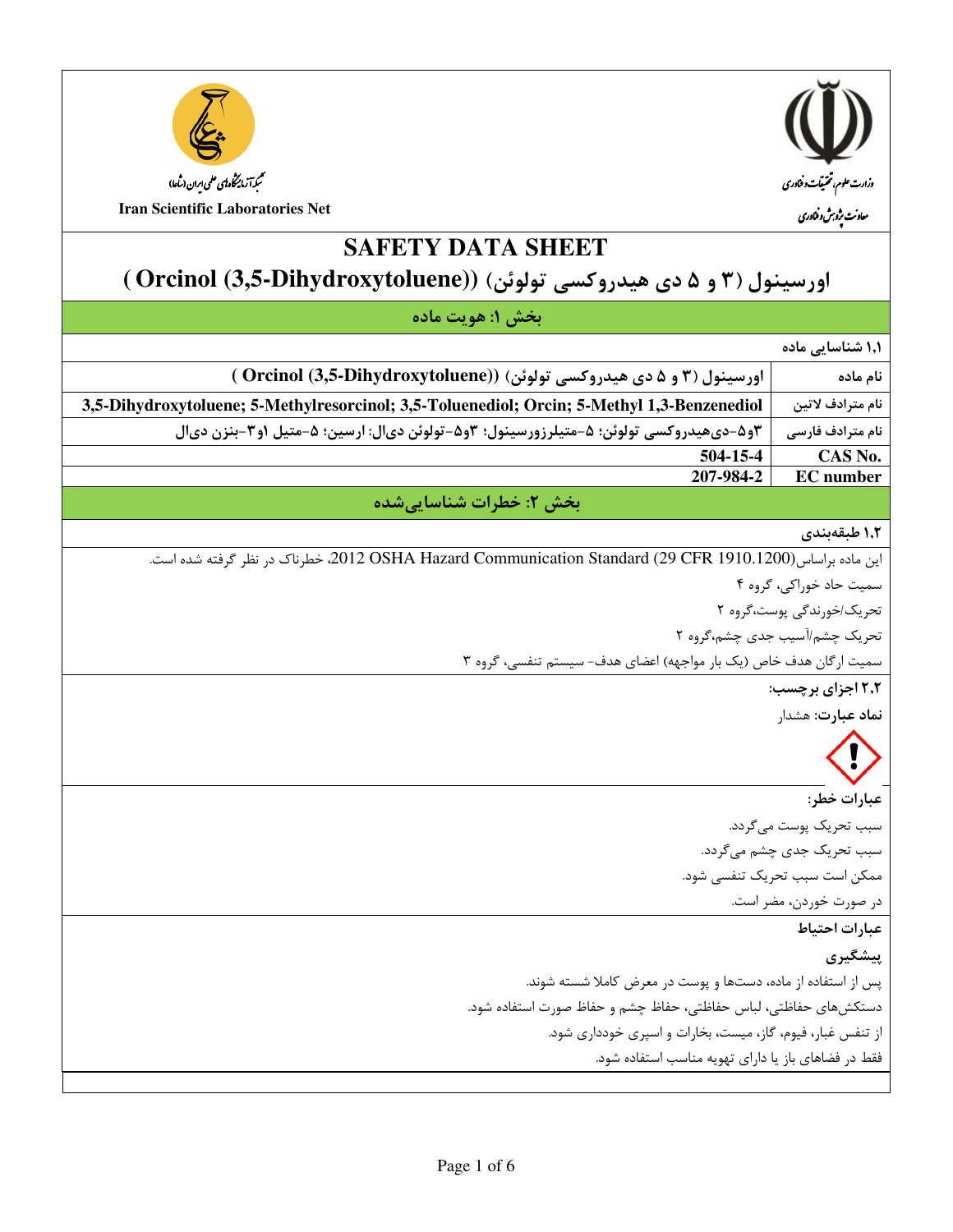مواجهەي تنفسى: در صورت تنفس ماده، مصدوم را به هوای تازه برده و برای تنفس در وضعیت استراحت قرار دهید. اگر احساس ناخوشی میکنید، با پزشک یا مرکز مسمومین تماس بگیرید. مواجهەي پوستى: در صورت مواجههی پوستی، با مقدار زیادی آب و صابون بشویید. در صورت بروز تحریک پوستی، مراقبت یا توجه پزشکی دریافت شود. لباس آلوده را در آورده و قبل از استفاده مجدد، بشوييد. مواجههی چشمی: در صورت مواجههی چشمی، چشمها را به مدت چند دقیقه با احتیاط بشوئید. در صورت وجود لنزهای تماسی و امکان راحت در آوردن، آنها را از چشم خارج نمایید. به شستن ادامه دهید. در صورت ادامه تحریک چشمی، مراقبت یا توجه پزشکی دریافت شود. خوردن: **در صورت خوردن**: اگر احساس ناخوشی میکنید، با پزشک یا مرکز مسمومین تماس بگیرید. **انبار**: بهصورت قفلشده انبار شود. در فضای دارای تهویه خوب، نگهداری شود. در ظرف محکم بسته شده نگهداری شود. **دفع:** ظرف یا محتویات آن در یک محل مورد تایید دفع مواد زائد، دفع شود.

**سایر خطرات طبقهبندی نشده:** موردی شتاخته نشده است.

|               | ِ بخش ٣: اطلاعات در مورد تركيب /اجزاء |
|---------------|---------------------------------------|
| جزء           | 1,3-Benzenediol, 5-methyl-            |
| وزن٪          | 98                                    |
| <b>CAS No</b> | $504 - 15 - 4$                        |
|               |                                       |

بخش ۴: اقدامات کمکهای اولیه

۱٫۴ تشریح اقدامات کمکهای اولیه

**در صورت مواجههی چشمی:** فورا چشمها و نیز زیر پلکها را حداقل به مدت ۱۵ دقیقه با مقدار زیادی آب بشوئید. مراقبت پزشکی دریافت شود.

**در صورت مواجههی پوستی:** فورا در حالی که همه لباسها و کفشهای آلوده را در می آورید، پوست را با مقدار زیادی آب و صابون بشوئید. مراقبت پزشکی دريافت شود.

**در صورت تنفس:** از مواجهه دور شوید، دراز بکشید. به هوای تازه بروید. اگر در تنفس مشکل وجود دارد، اکسیژن داده شود. اگر تنفس وجود ندارد، تنفس مصنوعی داده شود. مراقبت پزشکی دریافت شود.

**در صورت خوردن**: دهان را با آب تمیز کنید. مراقبت پزشکی دریافت شود.

٢٫۴مهم ترين علائم و اثرات حاد و تاخيري: اطلاعاتي وجود ندارد.

**۳٫۴شاخص مراقبت پزشکی فوری و درمانهای خاص مورد نیاز:** درمان به صورت علامتی انجام شود.

#### بخش ۵: روشهای اطفاءحریق

**مادهی خاموش کنندهی مناسب**: اسپری آب، دی اکسید کربن، شیمیایی خشک، فوم شیمیایی.

**مادەي خاموش كنندەي نامناسب:** اطلاعاتى در دسترس نيست.

 $159 °C/318.2 °F$ : نقطه اشتعال

**روش:** اطلاعاتی در دسترس نیست.

**دمای خود اشتعالی**: کا<sub>ر</sub>بردی ندارد.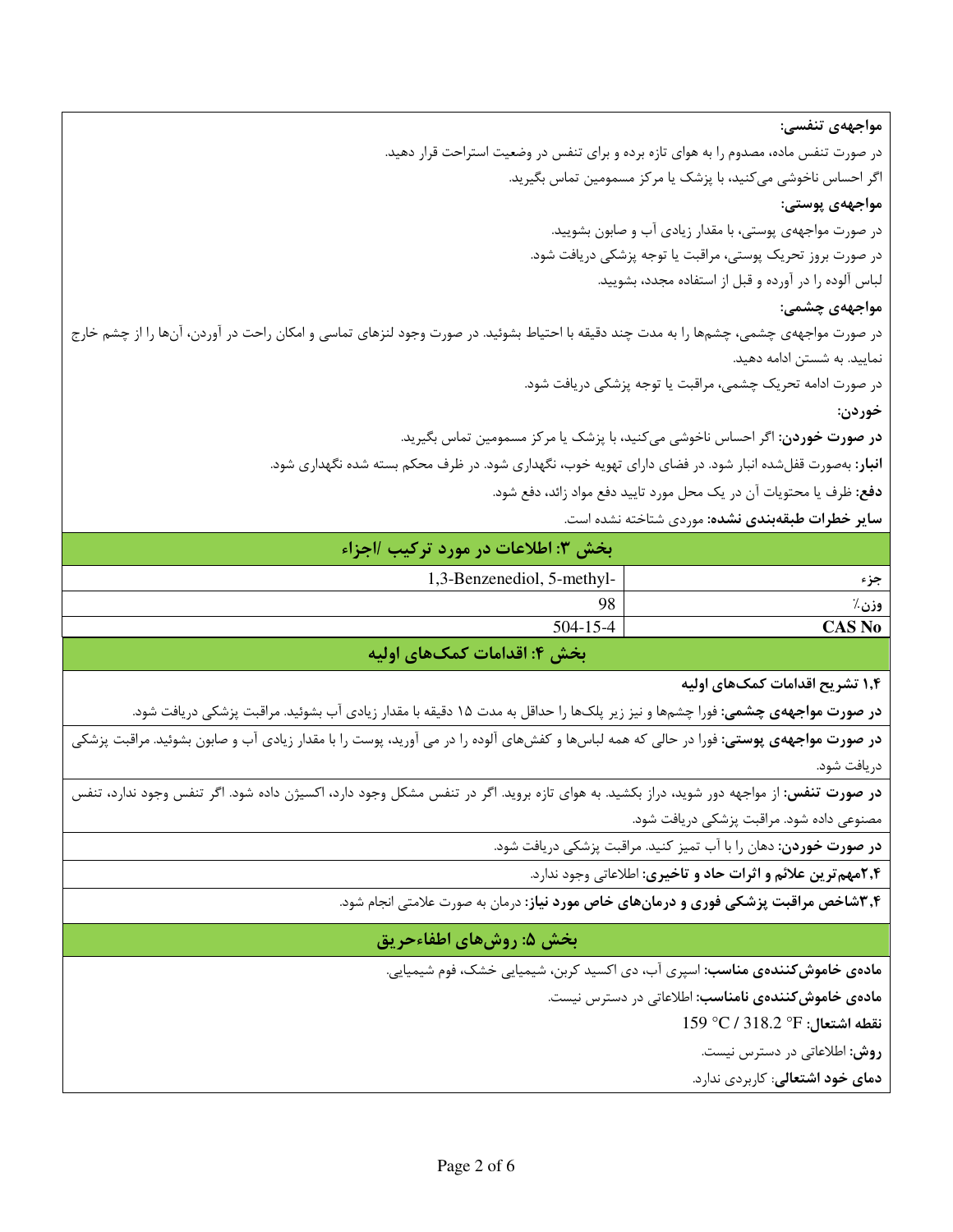| محدوده انفجار:                                                                                                                               |                      |                                                                                                                                              |
|----------------------------------------------------------------------------------------------------------------------------------------------|----------------------|----------------------------------------------------------------------------------------------------------------------------------------------|
| حد بالا: اطلاعاتی در دسترس نیست.                                                                                                             |                      |                                                                                                                                              |
| <b>حد پایین</b> : اطلاعاتی در دسترس نیست.                                                                                                    |                      |                                                                                                                                              |
| <b>حساسیت به ضربه مکانیکی:</b> اطلاعاتی در دسترس نیست.                                                                                       |                      |                                                                                                                                              |
| <b>حساسیت به بار ساکن</b> : اطلاعاتی در دسترس نیست.                                                                                          |                      |                                                                                                                                              |
| <b>خطرات خاص ناشی از ماده یا مخلوط</b> : ماده و ظرف را از گرما و منابع اشتعال دور نگهدارید.                                                  |                      |                                                                                                                                              |
| <b>محصولات خطرناک اشتعال:</b> منوکسید کربن، دی اکسید کربن.                                                                                   |                      |                                                                                                                                              |
|                                                                                                                                              |                      | تجهیزات حفاظتی برای آتشنشانان: استفاده از تجهیزات تنفسی خودتامین در عملیات اطفاء حریق (تاییدشده توسط MSHA/NIOSH یا معادل آن)،                |
| تجهيزات حفاظتي كامل.                                                                                                                         |                      |                                                                                                                                              |
| <b>NFPA</b>                                                                                                                                  |                      |                                                                                                                                              |
| قابليت اشتعال: •<br>سلامتى: ٢                                                                                                                | ناپايدارى: •         | خطرات فيزيكي: -                                                                                                                              |
|                                                                                                                                              |                      | بخش ۶: اقدامات لازم در زمان نشت و ریزش تصادفی                                                                                                |
| <b>احتیاطهای فردی</b> : تجهیزات حفاظت فردی پوشیده شود. تهویهی کافی را برای محیط فراهم کنید.                                                  |                      |                                                                                                                                              |
| <b>احتیاطهای زیست محیطی</b> : برای اطلاعات بیش تر بخش ۱۲ را ببینید                                                                           |                      |                                                                                                                                              |
|                                                                                                                                              |                      | <b>روشها و وسایل برای رفع آلودگی و پاک سازی</b> : ماده را جارو زده یا مکش نمایید و برای دفع درظرف مناسب جمع آوری کنید.                       |
|                                                                                                                                              |                      | بخش ۷: حمل و انبار                                                                                                                           |
| حمل: میست اسپری یا بخارات تنفس نشوند. با پوست، چشمها و لباس مواجهه نیابد. ماده خورده نشود.                                                   |                      |                                                                                                                                              |
|                                                                                                                                              |                      | <b>انبار</b> : ظروف را به صورت محکم بسته شده و در فضای خشک، خنک و دارای تهویه مناسب نگهداری شود. از نور مستقیم دور نگهدارید.                 |
|                                                                                                                                              |                      | بخش ۸: کنترلهای مواجهه /حفاظت فردی                                                                                                           |
| <b>حدود مجاز مواجهه:</b> برای این ماده حد مجاز تعیین نشده است.                                                                               |                      |                                                                                                                                              |
|                                                                                                                                              |                      | <b>کنترلهای مهندسی</b> : تهویهی کافی را برای محیط به خصوص در فضاهای محصور فراهم کنید. اطمینان یابید که دوشهای ایمنی و ایستگاههای چشم شوی     |
| در نزدیکی ایستگاه کار وجود دارند.                                                                                                            |                      |                                                                                                                                              |
| تجهيزات حفاظت فردى                                                                                                                           |                      |                                                                                                                                              |
| <b>حفاظت تنفسی:</b> در شرایط معمول کار، وسیله حفاظتی مورد نیاز نیست.                                                                         |                      |                                                                                                                                              |
| <b>حفاظت چشم <i>اص</i>ورت</b> : از عینکـهای حفاظتی مناسب یا گاگلـهای ایمنی شیمیایی توضیح داده شده در الزامات حفاظت چشم و صورت OHSA در OFR در |                      |                                                                                                                                              |
| 1910.133 یا استاندارد اروپایی EN166 استفاده شود.                                                                                             |                      |                                                                                                                                              |
| <b>حفاظت پوست و بدن</b> : برای جلوگیری از مواجهه پوستی، لباس و دستکشهای حفاظتی مناسب پوشیده شوند.                                            |                      |                                                                                                                                              |
| <b>روشهای بهداشتی:</b> مطابق با قوانین و روشهای ایمنی و بهداشتی مناسب از ماده استفاده شود.                                                   |                      |                                                                                                                                              |
|                                                                                                                                              |                      | <b>توجه:</b> در زمینه انتخاب و استفاده از وسایل حفاظت فردی، رعایت کلیه موارد مندرج در "آیین نامه وسایل حفاظت فردی" مصوب ۱۳۹۰/۳/۲۱ شورای عالی |
| حفاظت فنی و بهداشت کارایران، الزامی است.                                                                                                     |                      |                                                                                                                                              |
|                                                                                                                                              |                      | بخش ۹: خصوصیات فیزیکی و شیمیایی                                                                                                              |
| حالت فيزيكي                                                                                                                                  | پودر جامد            |                                                                                                                                              |
| رنگ                                                                                                                                          | بژ                   |                                                                                                                                              |
| بو                                                                                                                                           | اطلاعاتي وجود ندارد. |                                                                                                                                              |
| حد آستانهی بو                                                                                                                                | اطلاعاتي وجود ندارد. |                                                                                                                                              |
| pH                                                                                                                                           | اطلاعاتي وجود ندارد. |                                                                                                                                              |
|                                                                                                                                              |                      |                                                                                                                                              |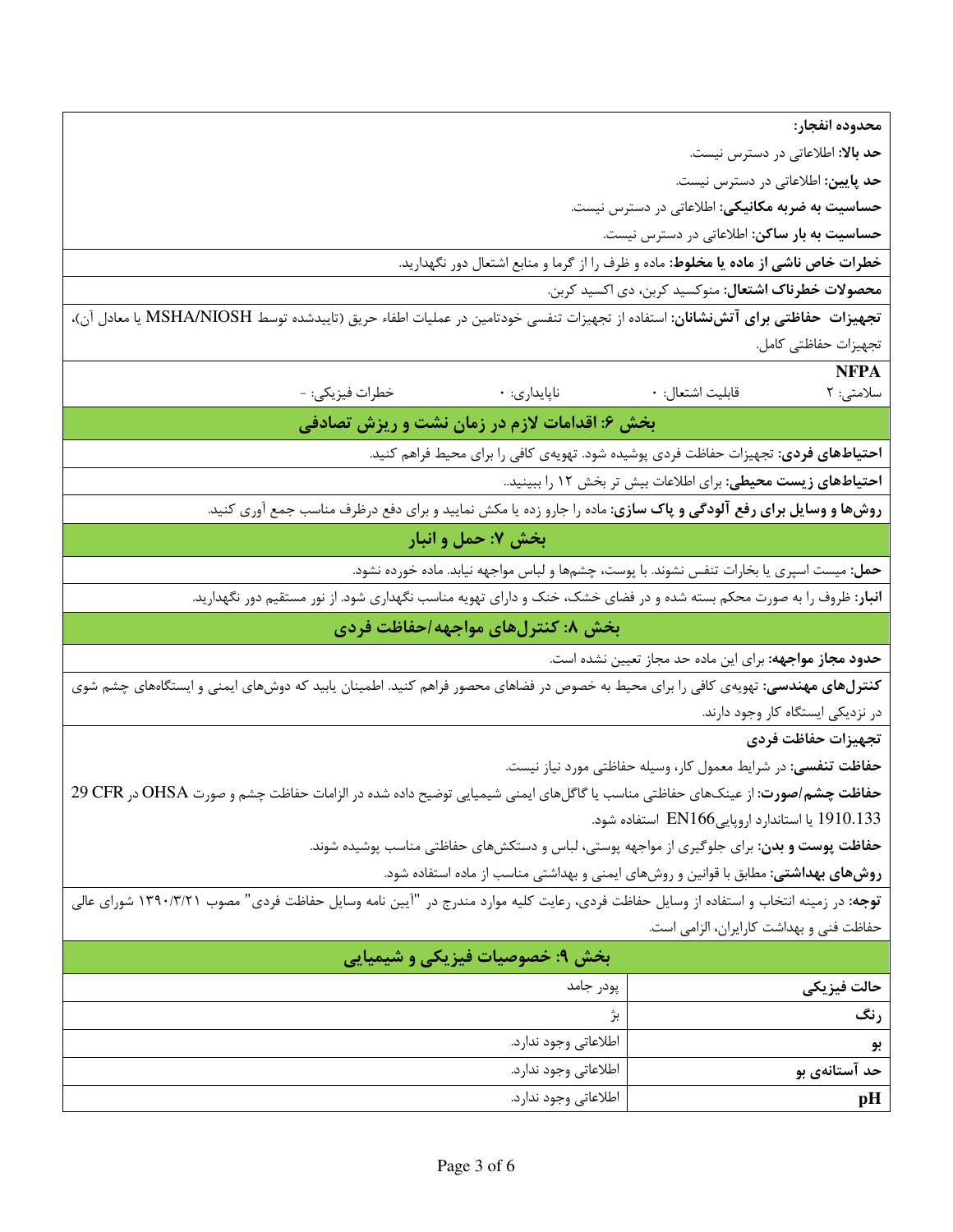| نقطهى ذوب                              | 105 - 110 °C / 221 - 230 °F |
|----------------------------------------|-----------------------------|
| نقطهى جوش                              | 290 - 290 °C / 554 - 554 °F |
| نقطهى اشتعال                           | 159 °C / 318.2 °F           |
| قابلیت اشتعال (جامد،گاز)               | اطلاعاتي وجود ندارد.        |
| دمای خود اشتعالی                       | اطلاعاتي وجود ندارد.        |
| دمای تجزیه                             | مشخص نشده است.              |
| حد بالا/پایین اشتعال یا حد قابل انفجار | اطلاعاتي وجود ندارد.        |
| فشار بخار                              | كاربردى ندارد.              |
| دانسیتهی بخار                          | 1.290                       |
| دانسیتەی نسبی                          | مشخص نشده است.              |
| حلاليت                                 | مشخص نشده است.              |
| نسبت تبخير                             | كاربردى ندارد.              |
| نسبت توزيع ان اكتانول/ آب              | مشخص نشده است.              |
| ويسكوزيته                              | كاربردى ندارد.              |
| فرمول مولكولى                          | $C_7H_8O_2$                 |
| وزن مولكولي                            | 124.14                      |
|                                        |                             |

## بخش ۱۰: پایداری و واکنشپذیری

**خطر واکنش پذیری**: براساس اطلاعات موجود، موردی شناخته نشده است.

**پایداری:** در شرایط معمول، پایدار است. حساس به هوا. حساس به نور.

**شرایط اجتناب:** مواد ناسازگار.مواجهه با نور. مواجهه با هوا.

**مواد ناساز گار:** عوامل اکسیدکننده قوی. کلریدهای اسیدی. انیدریدهای اسیدی.

محصولات خطرناک حاصل از تجزیه: دی اکسید کربن، منوکسید کربن.

پلیمریزاسیون خطرناک: اتفاق نمیافتد.

**واکنشهای خطرناک**: تحت شرایط معمول، موردی وجود ندارد.

بخش ۱۱: اطلاعات سم شناسی

سمىت حاد:

اطلاعات اجزا:

| LC50 تنفسي | LD50 پوستى               | ، LD50 خوراکی  |                            |
|------------|--------------------------|----------------|----------------------------|
| -          | $\overline{\phantom{0}}$ | (رت) 844 mg/kg | 1,3-Benzenediol, 5-methyl- |

محصولات تشديد كننده سمشناسي: اطلاعاتي وجود ندارد.

اثرات تاخیری و فوری مانند اثرات مزمن مواجهه کوتاه و بلند مدت:

**تحريكي:** اطلاعاتي وجود ندارد.

حساسيت: اطلاعاتي وجود ندارد.

سرطانزايي: توسط IARC,NTP,ACGIH,OHSA، بهعنوان سرطانزا فهرست نشده است.

اثرات جهشزایی: اطلاعاتی در دسترس نیست.

**اثرات تولید مثل**: اطلاعاتی در دسترس نیست.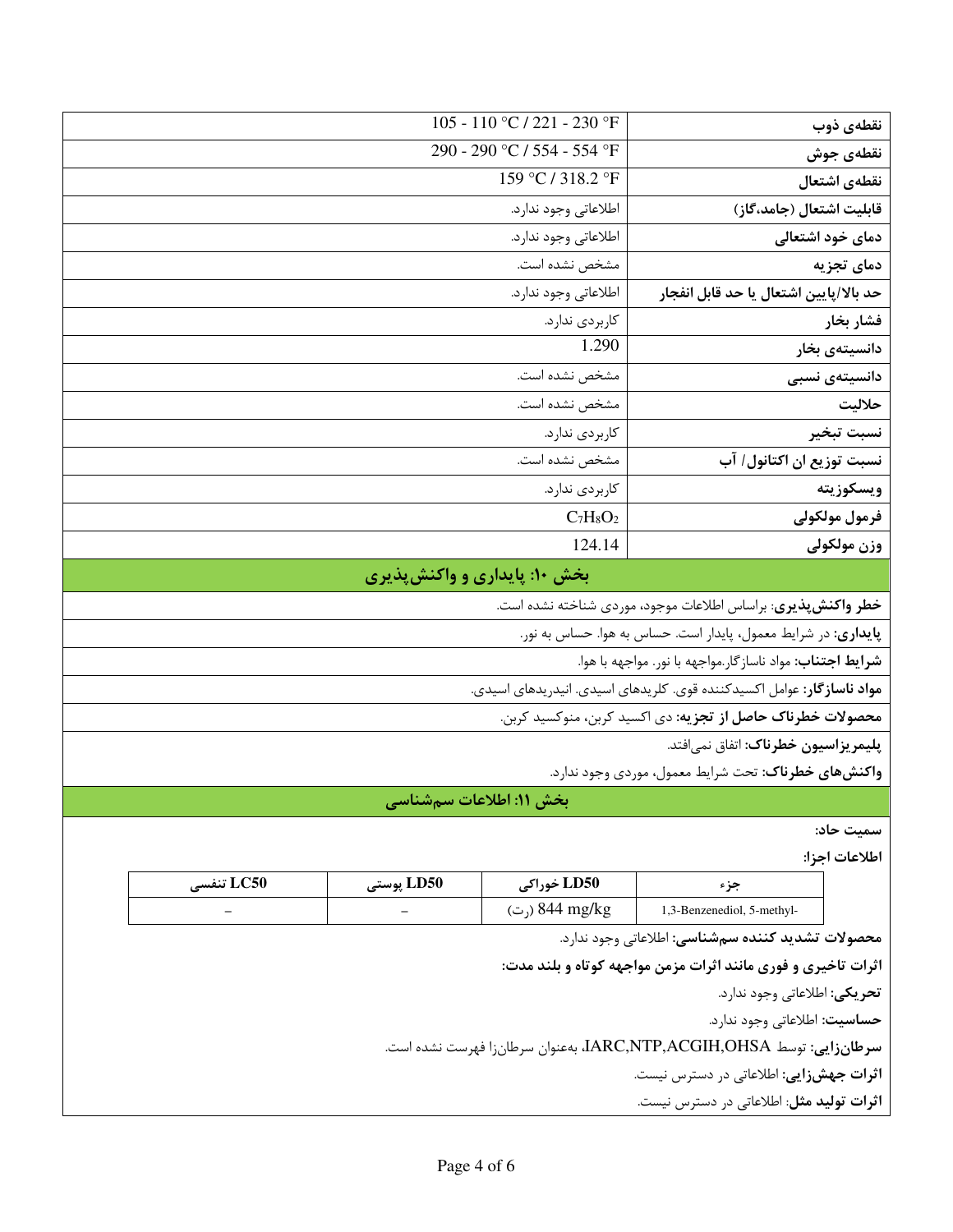**اثرات تکاملی**: اطلاعاتی در دسترس نیست.

**اثرات تراتوژن**: اطلاعاتی در دسترس نیست.

سمیت ارگان هدف خاص- یک بار مواجهه: سیستم تنفسی.

سمیت ارگان هدف خاص- مواجههی تکراری: شناخته نشده است.

خطر آسپیراسیون: اطلاعاتی در دسترس نیست.

علائم/اثرات حاد و تاخیری: اطلاعاتی در دسترس نیست.

اطلاعات در مورد اختلال غدد درون ریز: اطلاعاتی در دسترس نیست.

**سایر اثرات زیانآور**: خصوصیات سم شناسی این ماده بهطور کامل بررسی نشده است. برای اطلاعلات کامل به RTECS ماده مراجعه شود.

#### بخش ١٢: اطلاعات زيست محيطي

**۱٬۱۲ سمیت محیطی:** به درون زهکشها تخلیه نشود.

۲٫۱۲ مقاومت و تجزیهپذیری: اطلاعاتی در دسترس نیست.

**۳٫۱۲ احتمال تجمع زیستی:** اطلاعاتی در دسترس نیست.

۴٬۱۲ نفوذ: اطلاعاتی در دسترس نیست.

#### بخش ١٣: ملاحظات دفع

**روشهای دفع مواد زائد**: تولید کنندگان مواد زائد شیمیایی باید مشخص نمایند که آیا ماده شیمیایی به عنوان زباله خظرناک است یا خیر. بایستی الزامات قانونی مربوط به دفع مواد زائد خطرناک در نظر گرفته شوند.

### بخش ١٤: اطلاعات حمل و نقل

تحت الزامات DOT, TDG,IATA,IMDG/IMO، قرار نگرفته است.

بخش ١۵: ساير اطلاعات

رتبه بندی خطر WHMIS:

عواد سمى :  $\rm{D1B}$ 



|              | بخش ۱۶: سایر اطلاعات                                                                                                                             |  |
|--------------|--------------------------------------------------------------------------------------------------------------------------------------------------|--|
| تاريخ تهيه   | پاییز ۱۳۹۵                                                                                                                                       |  |
| به سفارش     | معاونت پژوهش و فناوری وزارت علوم، تحقیقات و فناوری – شبکه آزمایشگاههای علمی ایران (شاعا)                                                         |  |
| تهيەكنندە    | دکتر محمدعلی اسداللهی و مهندس مهدی کمالی (اعضاء هیات علمی دانشگاه اصفهان) و دکتر محمدصادق علیائی (عضو هیات علمی وزارت<br>علوم، تحقیقات و فناوری) |  |
|              |                                                                                                                                                  |  |
| تاييدكننده   | خانم مهندس شهلا طاهری (کارشناس رشد بهداشت حرفهای دانشگاه علوم پزشکی اصفهان)                                                                      |  |
| كارشناس      |                                                                                                                                                  |  |
| طرح          | خانم مهندس هاجر عطاران                                                                                                                           |  |
| منابع و ماخذ | <b>Acros Organics: 2015</b>                                                                                                                      |  |
|              |                                                                                                                                                  |  |